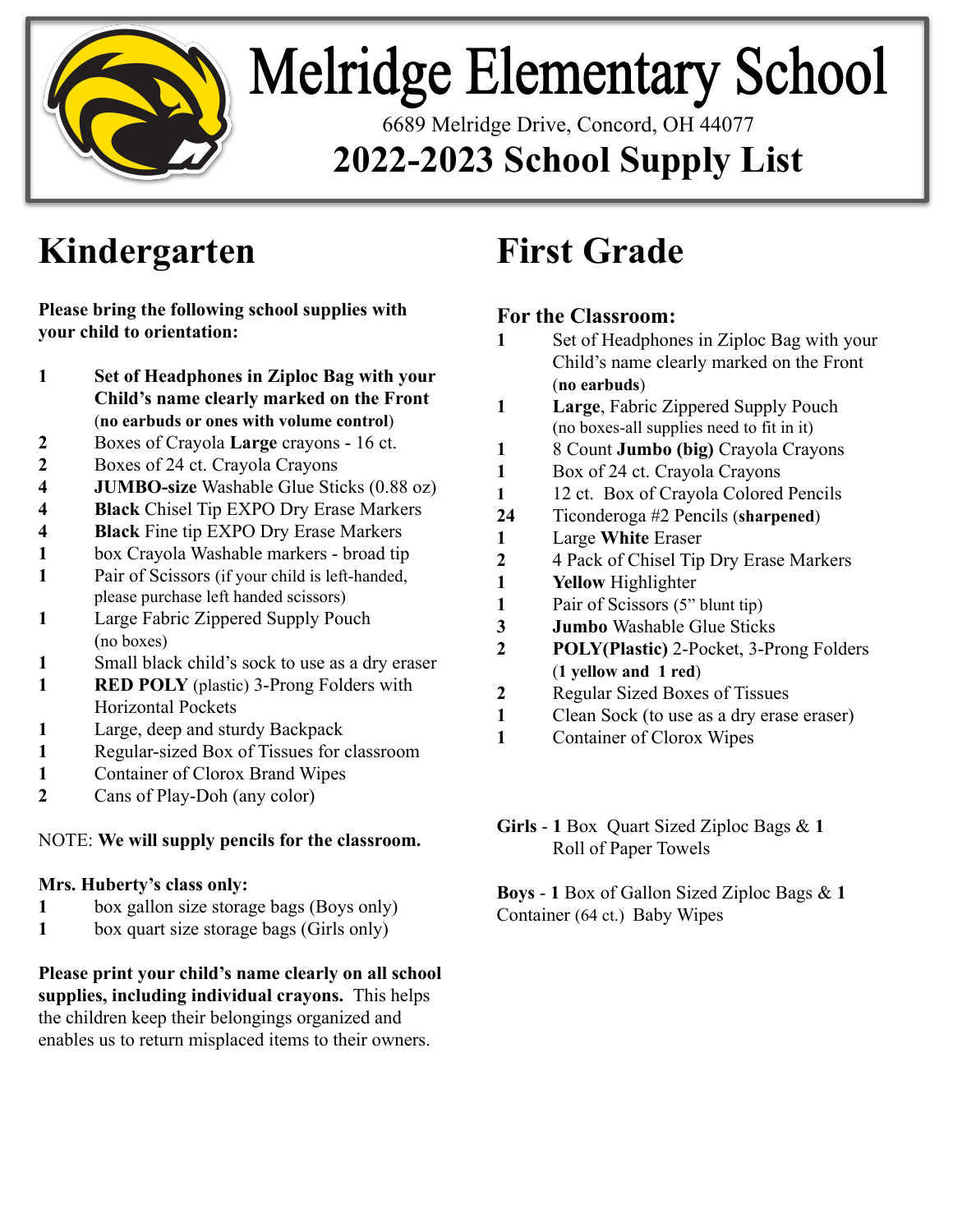

# **Melridge Elementary School**

6689 Melridge Drive, Concord, OH 44077

## **2022-2023 School Supply List**

## **Second Grade**

| 1                                                            | Set of Headphones in Ziploc Bag with your    |  |
|--------------------------------------------------------------|----------------------------------------------|--|
|                                                              | Child's name clearly marked on the Front     |  |
|                                                              | (no earbuds)                                 |  |
| 1                                                            | <b>Large Zipper Supply Pouch</b>             |  |
| 24                                                           | Ticonderoga #2 Pencils (sharpened)           |  |
| $\mathbf{1}$                                                 | Pack of Pencil Top Erasers                   |  |
| $\overline{2}$                                               | 24 Ct. Box of Crayola Crayons                |  |
| $\mathbf{1}$                                                 | 12 Ct. Box Crayola Colored Pencils           |  |
| 6                                                            | <b>Washable Glue Sticks</b>                  |  |
| $\mathbf{1}$                                                 | Pair of Scissors (5" blunt tip)              |  |
| 1                                                            | 8 Ct. Box of Crayola Markers (thick markers) |  |
| $\overline{2}$                                               | <b>Black Sharpie Markers</b>                 |  |
| $\mathbf{1}$                                                 | White eraser (for art class)                 |  |
| $\overline{\mathbf{4}}$                                      | <b>Black</b> Paper Mate Flair Felt tip Pens  |  |
| $\boldsymbol{2}$                                             | 4 Pack, Black Fine Tip Dry Erase Markers     |  |
| $\overline{2}$                                               | 3"x3" Pack of Post-Its                       |  |
| $\mathbf{1}$                                                 | 1 inch Clear View Binder                     |  |
| $\mathbf{1}$                                                 | 6 Pack Dividers with Tabs                    |  |
| 1                                                            | 20 Pack of Heavy Duty Clear Sheet            |  |
|                                                              | Protectors                                   |  |
| 1                                                            | Bag of Baby Wipes                            |  |
| 1                                                            | Regular size Box of Tissues                  |  |
| 1                                                            | Roll of Paper Towels                         |  |
| 5                                                            | 2-Pocket POLY Folders                        |  |
| (red, orange, blue, green & purple) (Kellhofer's class only) |                                              |  |

Please print your child's name on all supplies. Place one of each item in the Large Zipper pouch. This way it is ready to go for the first day of school. All other supplies should be placed into a gallon size ziplock labeled with your child's name extra supplies.

## **Third Grade**

| 1                | Set of Headphones in Ziploc Bag with your<br>Child's name clearly marked on the Front |
|------------------|---------------------------------------------------------------------------------------|
|                  | (no earbuds)                                                                          |
| 48               | #2 Wooden Pencils (sharpened and replaced<br>as needed - Ticonderoga preferred)       |
| 1                | 8 Ct. Box of Crayola Markers                                                          |
| 1                | 12 Ct. Box of Crayola Colored Pencils                                                 |
| 1                | 24 Ct. Box of Crayola Crayons                                                         |
| 1                | <b>Expo Pack of Dry Erase Markers</b>                                                 |
|                  | (4 ct.-basic colors)                                                                  |
| 2                | <b>Yellow</b> Highlighters                                                            |
| $\mathbf{3}$     | <b>Washable Glue Sticks</b>                                                           |
| $\overline{2}$   | Large White Erasers                                                                   |
| 1                | Pair of Scissors (kid sized with a point tip)                                         |
| 1                | Large Fabric Pouch to hold Art Supplies                                               |
| 5                | <b>POLY</b> 2-Pocket, 3-Prong Folders                                                 |
|                  | (1 red, 1 blue, 1 green, 1 yellow, 1 orange)                                          |
| 3                | Wide Ruled Spiral Notebooks (70 ct., 1 red, 2<br>yellow)                              |
| 2                | Packs of 3"x3" Post-it Notes                                                          |
| $\boldsymbol{2}$ | <b>LARGE Boxes of Tissues</b>                                                         |
| $\overline{2}$   | <b>BLACK</b> sharpie marker                                                           |
| 1                | container of Clorox Wipes                                                             |
|                  |                                                                                       |

**Girls** - 1 Box of Ziploc Bags (sandwich size)

**Boys** - **1** roll of paper towels

### **Parents: please label your child's first and last name on all folders and notebooks.**